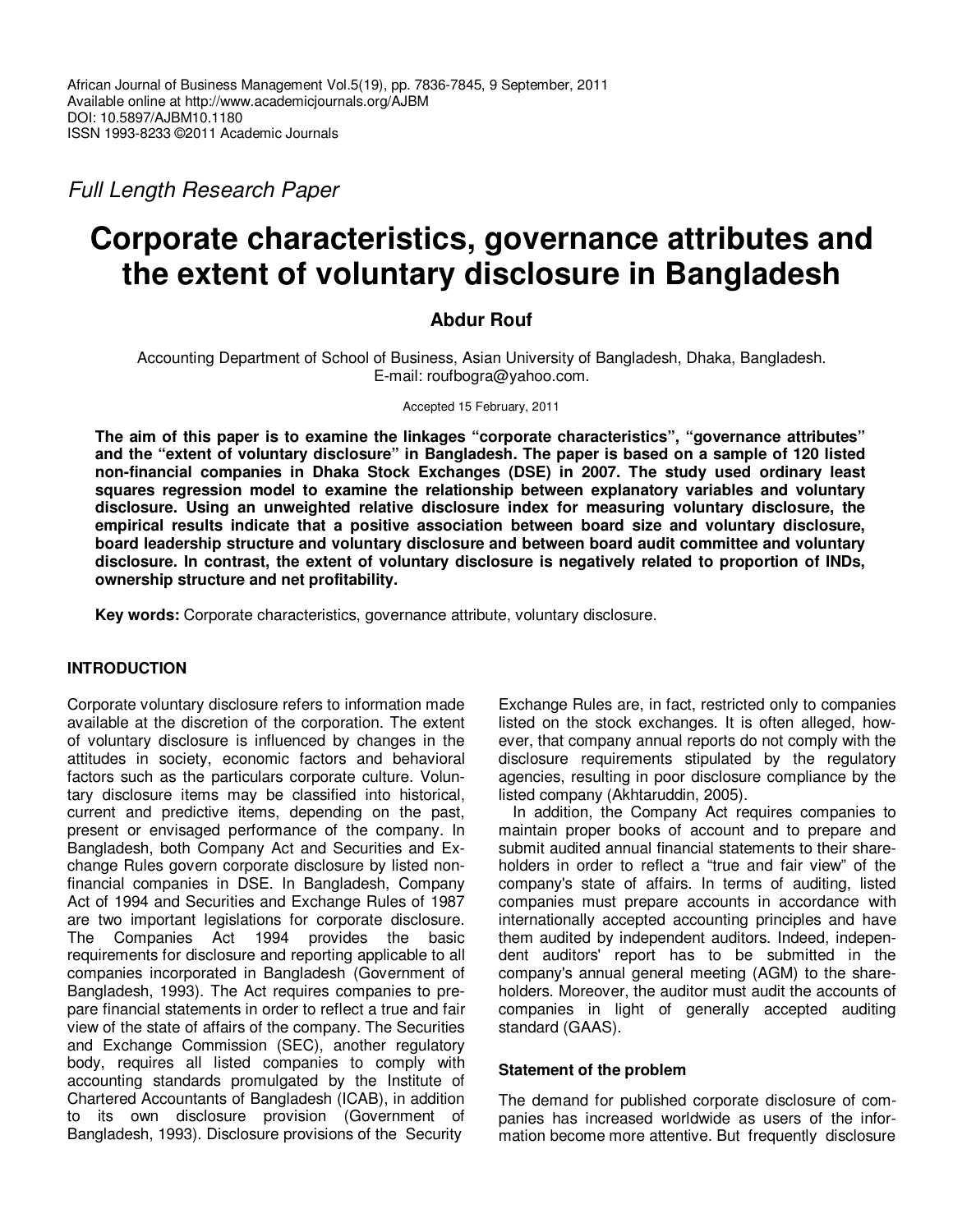does not serve the need of the users because managers are likely to consider their own interests when exercising managerial judgment. In fact, this increases the disclosure gap-the difference between expected and actual disclosures. In other words, improved disclosure reduces the gap between management and the outside, enhances the value of stock in the capital market, increases liquidity, reduces cost and so on (Apostolos et al., 2009; McKinnon and Dalimunthe, 2009; Karim, 1996).

One great characteristic in corporate disclosure is that a company generally provides information to release specific obligations: to society, investor, supplier, creditors and legal authorities. However, the decision to provide or not provide certain information is likely to be influenced by a variety of factors like firm size, profitability, independent non-executive directors, audit committee, board leadership structure, ownership structure, board size to find out their links with voluntary disclosure. Earlier research examines various company attributes and their association to the level of voluntary disclosure Aktaruddin et al. (2009) in Malaysia; Hossain and Hammami (2009) in Qatar; Ho (2001) in Hong Kong; Barako (2007) in Kenya; Chau and Gray (2002) in Hong Kong and Singapore; Lim et al. (2007) in Australia; Myburgh (2001) in South Africa; Hongxia et al. (2008) In China; Bradbury (1992) in New Zealand; Hossain et al. (1995) in New Zealand; Hossain et al. (1994) in Malaysia; Ferguson et al. (2002) in Hong Kong; Hossain, Reaz (2007) in India; Alsaeed (2006) in Saudi Arabia; Naser et al. (2006) in Qatar; Al- Shammari (2008) in Kuwait. No such study was carried out with special reference to Bangladesh. Here, the study focuses the level of disclosure linking to firm size, profitability, independent non-executive director, board leadership structure, board audit committee, board size and ownership structure.

# **Objectives of the study**

The aim of this study is to examine the factors that influence companies to disclosure voluntary information in their annual reports of Bangladesh. The specific objectives of the proposed study are:

1. To measure the level of voluntary disclosure of information made by the listed companies in Bangladesh. 2. To examine the association between corporate characteristics, governances attributes and corporate voluntary disclosure levels of listed companies in Bangladesh.

## **HYPOTHESIS DEVELOPMENT**

## **Corporate characteristics**

## **Firm size**

Most of these studies found that size of firm does affect

the level of voluntary disclosure of companies. New et al. (1998); Ahmed and John (999); Adams et al. (1998) Barako et al. (2006) Brammer and Pavelin (2006) investigated that the larger the firm, the more likely they will make voluntary disclosures. Based on the study done worldwide, Aripin et al. (2008), Watson et al. (2002), Da-Silva and Christensen (2004), Wallace et al. (1994), Samir et al. (2003) and Ho (2001) suggested the underlying reasons why larger firms disclose more information. The reasons proposed are that managers of larger companies are more likely to realize the possible benefits of better disclosure and small companies are more likely to feel that full disclosure of information could endanger their competitive position. Thus, the impact of firm size is expected to be positively associated with the extent of social responsibility disclosures. Dulacha (2007) and Hossain et al. (2006) suggested that, firms size does not affect the level of corporate voluntary disclosure. In this study, total sales and total assets will be used as the measures of company size. The following specific hypotheses have been tested regarding size of the firm:

 $H_1$ : The extent of voluntary disclosures is positively associated with the total assets.

 $H<sub>2</sub>$ : The extent of voluntary disclosures is positively associated with the total sales.

# **Profitability**

Managers are motivated to disclose more detailed information to support the continuance of their positions and remuneration and to signal institutional confidence. Apostolos et al. (2009), Karim (1996), Simir (2003) and Meek et al. (1995) suggest that profitability of the companies are expected to disclose more information about their performance. Bujaki and McConomy (2002) show that firm facing a slowdown in revenues tends to increase their disclosure of corporate governance practices. Moreover, firms suffering serious corporate governance failures tend to provide extensive disclosure of governance guideline implemented in the period after such failures. Haniffa and Cooke (2002) find a positive and significant association between the firm's profitability and the extent of voluntary disclosure, which is consistent with the earlier (Leventis and Weetman, 2004; Kusumawati, 2006). Since the studies supporting positive relationship between profitability and disclosure are conducted in corporate disclosure field, the hypothesis of this study will be in the form of positive relationship. In this study, profitability as measured by return on assets; that is, net income divided by total assets. The following specific hypotheses have been tested regarding profitability of the firm:

 $H<sub>3</sub>$ : The extent of voluntary disclosures is positively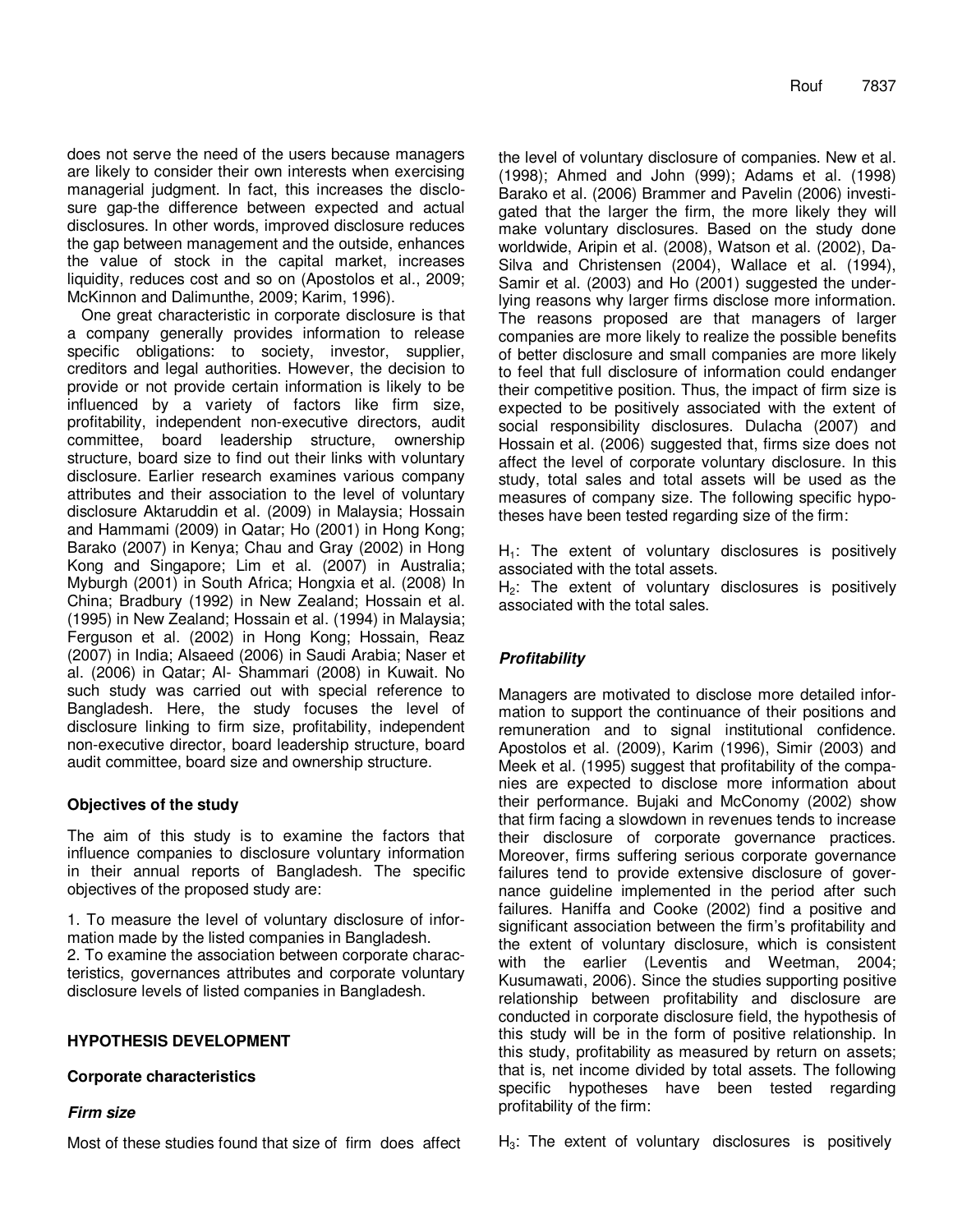associated with the profitability of the firm.

#### **Corporate governance attributes**

#### **Independent non-executive directors**

A board is generally composed of inside and outside members. Inside members are selected from among the executive officers of a firm. They either belong to the management group or are the family that owns the firm. Outside directors are members whose only affiliation with the firm is their directorship. Empirical evidence on the importance of non-executive directors on board has been mixed. The outside directors are more effective than inside directors in maximizing shareholders' wealth. In contrast, the inside directors can contribute more to a firm than outside directors due to their firm-specific knowledge and expertise. Patelli and Prencipe (2007) reported that composition of the board is one of several factors that can mitigate agency conflicts within the firm. Ros and Terry (2000) argument is that independent directors are needed on the boards to monitor and control the actions of executive directors who may engage in opportunistic behavior and also to ensure that managers are working in the best interest of the principal. Cheng and Courtenay (2006) found that boards with a larger proportion of independent directors are significantly and positively associated with higher levels of voluntary disclosure in Singapore.

In addition, Chen and Jaggi (2002) examined the association between independent directors and corporate disclosure. They found a positive relationship between a board with a higher proportion of independent directors and comprehensive financial disclosure. These findings are consistent with agency theory tenets where a higher proportion of independent directors enhance voluntary financial reporting (Barako et al., 2006). The reason for this is that the presence of independent directors reduces the cost of voluntary disclosure because directors are generally independent of the day-to-day business operations of the firm (Patellar and Prencipe, 2007). Haniffa and Cooke (2002) argue that an independent board serves as an important check and balance mechanism in enhancing boards' effectiveness. Support for these assertions is further provided by Barako et al. (2006), Simon and Kar (2001), Pettigrew and McNulty (1995) and Eng and Mak (2003). Ho (2001) did not find association between the proportion of outside nonexecutive directors and the extent of voluntary disclosure. Aktaruddin et al. (2009) and Obeua (2009) find that firms can expect more voluntary disclosure with the inclusion of a larger number of independent non-executive directors on the board. A firm may have higher level of disclosure if the boards consist of more outside directors. These observations suggest the following hypothesis:

H4: A higher proportion of independent non-executive directors on a board are positively related to the level of voluntary disclosure.

#### **Audit committee**

Previous researches provide evidence of a positive association between the presence of an audit committee and corporate disclosure practices (Barako et al., 2006; Rosario and Flora, 2005; Ho and Wong, 2001; McMullen, 1996). In additionally reported that the presence of an audit committee is associated with reliable financial reporting such as, reduced incidence of errors, irregularities, and other indicators of unreliable reporting and audit committees are commonly viewed as monitoring mechanisms that enhance the audit attestation function of external financial reporting. The board usually delegates responsibility for the oversight of financial reporting to the audit committee to enhance the breadth of relevance and reliability of annual report (Wallace et al., 1995). Thus, audit committees can be a monitoring mechanism that improves the quality of information flow between firm owners (shareholders and potential shareholders) and managers, especially in the financial reporting environment where the two have disparate information levels. Given the influence of audit committees on the context and content of corporate annual reports, the following hypothesis is tested:

 $H<sub>5</sub>$ : The level of voluntary disclosure is associated positively for firms that have an audit committee.

## **Board leadership structure**

Within the context of corporate governance, the central issue often discussed is whether the chair of the board of directors and CEO positions should be held by different persons (dual leadership structure) or by one person (unitary leadership structure). According to agency theory, the combined functions (unitary leadership structure) can significantly impair the boards' most important function of monitoring, disciplining and compensating senior managers. It also enables the CEO to engage in opportunistic behavior, because of his/her dominance over the board. Forker (1992) empirically studied the relationship between corporate governance and disclosure quality, and presented evidence of a negative relationship between disclosure quality and 'dominant personality' (measured as CEO and board chair combined). Hence, to the extent that the combined chair/CEO positions "signals the absence of separation of decision management and decision control" (Dulacha, (2007), the following hypothesis is examined:

 $H<sub>6</sub>$ : The extent of voluntary disclosure is positively related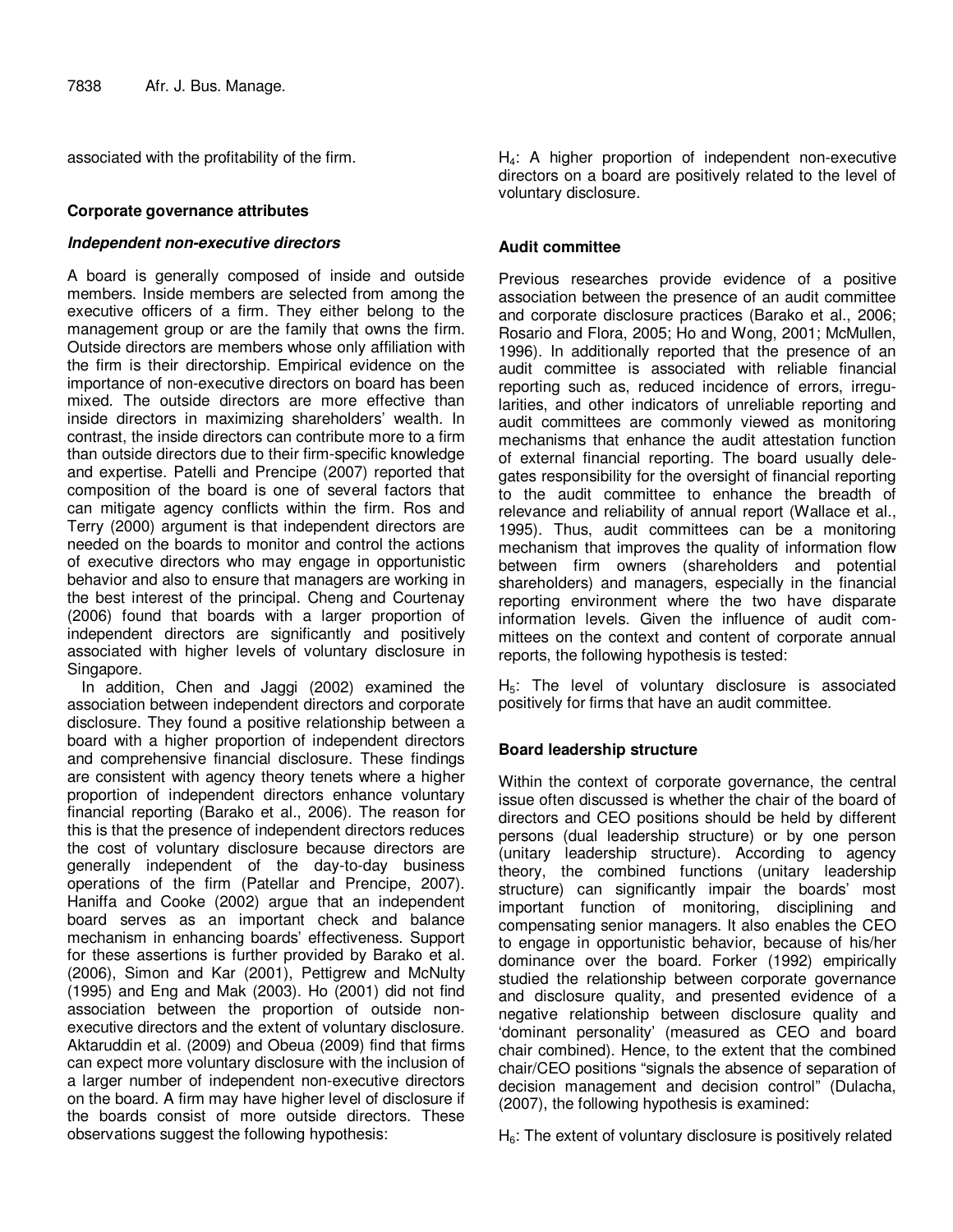|                               |               | <b>Population</b> | Sample        |                |  |
|-------------------------------|---------------|-------------------|---------------|----------------|--|
| Industry types                | <b>Number</b> | <b>Percent</b>    | <b>Number</b> | <b>Percent</b> |  |
| Engineering                   | 23            | 13.77             | 17            | 14.17          |  |
| Food and allied               | 35            | 20.96             | 24            | 20             |  |
| Fuel and power                | 10            | 5.99              | 8             | 6.67           |  |
| Textile                       | 38            | 22.75             | 22            | 18.33          |  |
| Pharmaceuticals and chemicals | 24            | 14.37             | 20            | 16.67          |  |
| Tannery, paper and service    | 18            | 10.78             | 13            | 10.83          |  |
| Cement, ceramics and IT       | 19            | 11.38             | 16            | 13.33          |  |
| Total                         | 167           | 100               | 120           | 100            |  |

**Table 1.** Distribution of sample by industry types.

for firms with a dual leadership structure.

#### **Other variable**

A review of the literature on voluntary disclosure led to the decision to include these control variables in the multiple regression models for testing the main hypothesis. These are ownership structure, (prior studies have identified ownership structure as significantly associated with the level of disclosure (Hongxia et al., 2008; Oliveira et al., 2006; Haniffa and Cooke, 2002; End and Mark, 2003; Wang et al., 2008; Chau and Gray; 2002) board size, previous research used board size as a determinant of disclosure in corporate annual reports (Chen and Jaggi, 2000; Zahra et al., 2000).

#### **RESEARCH METHODOLOGY**

#### **Sample selection and data sources**

Sample is taken from annual reports of listed companies on Dhaka Stock Exchange (DSE) all companies were considered for inclusive in the survey. The main criteria used for sampling the firms were:

(i) Annual reports must be available at the stock exchange and (ii) the firm must have been listed for the entire period of the study 2008.The companies listed on the DSE are classified into thirteen categories, just have taken here seventh categories that is engineering, food and allied, fuel and power, textile, pharmaceuticals and chemicals, tannery, paper, cement and ceramics and total sample companies is 120. The annual report of the sample companies is collected from the DSE seminal library by paying money. Corporate-governance attributes was collected from the annual reports of listed companies of DSE. The comparative distribution of the companies in the population and the sample are given in Table 1.

#### **Analysis of data**

In order to obtain the objectives of the research study, statistical tools like average, standard deviation, co-efficient of variance, correlation, regressions and T tests, F tests have been used to analyze and interpretation of the data through the statistical

packages for social science (SPSS)14.0 for windows and statistical graphs, tables and charts have been used for data presentation.

#### **Development of a voluntary disclosure index**

Previous research has examined the disclosure behavior of firms using a disclosure checklist. The disclosure checklist developed by Meek et al. (1995) was used to examine the voluntary disclosure of firms in developed countries. Chau and Gray (2002), and Ho (2001) have also used this disclosure checklist with some modifications to examine the voluntary disclosure of Hong Kong and Singapore firms. The level of voluntary disclosure of the sample firms in this study was measured using a disclosure index that was developed in consideration with the disclosure checklist used by Akhtaruddin (2009), Chau and Gray (2002), Ho (2001) and Ferguson et al. (2002). A total of 91 items were identified in compliance with voluntary disclosure items provided by listed firms in Bangladesh. These items were then compared with listing requirements for Dhaka stock exchange (DSE) and a mandatory disclosure checklist prepared by Akhtaruddin (2005) in Bangladesh. Since the focus of this research is voluntary disclosures, the preliminary list of 91 items was subjected to a through selection to eliminate those that are mandated. This list was sent to various experts (Professor, professional Chartered Accounted and Cost and Management accounted etc.) for selection and as a result of their feedback, the initial list of 91 items was reduced to 68 items. (A list of the final 68 items is included in Appendix 1). I employed an unweighted approach for this study. This approach is most appropriate when no importance is given to any specific user-groups (Hossain et al., 1994; Akhtaruddin et al., 2009; Hossain and Hammami, 2009).

The items of information are numerically scored on a dichotomous basis. According to the unweighted disclosure approach, a firm is scored "1" for an item disclosed in the annual report and "0" if it is not disclosed. The total voluntary disclosure index (TVDX) is then computed for each sample firm as a ratio of the total disclosure score to the maximum possible disclosure by the firm. The disclosure index for each firm is then expressed as a percentage.

#### **Hypothesis test**

The following is the general form of the ordinary least square (OLS) regression model which has been fitted to the data in order to assess the effect of each variable on the disclosure data associated with the aggregate disclosure index and to test the associated hypothesizes: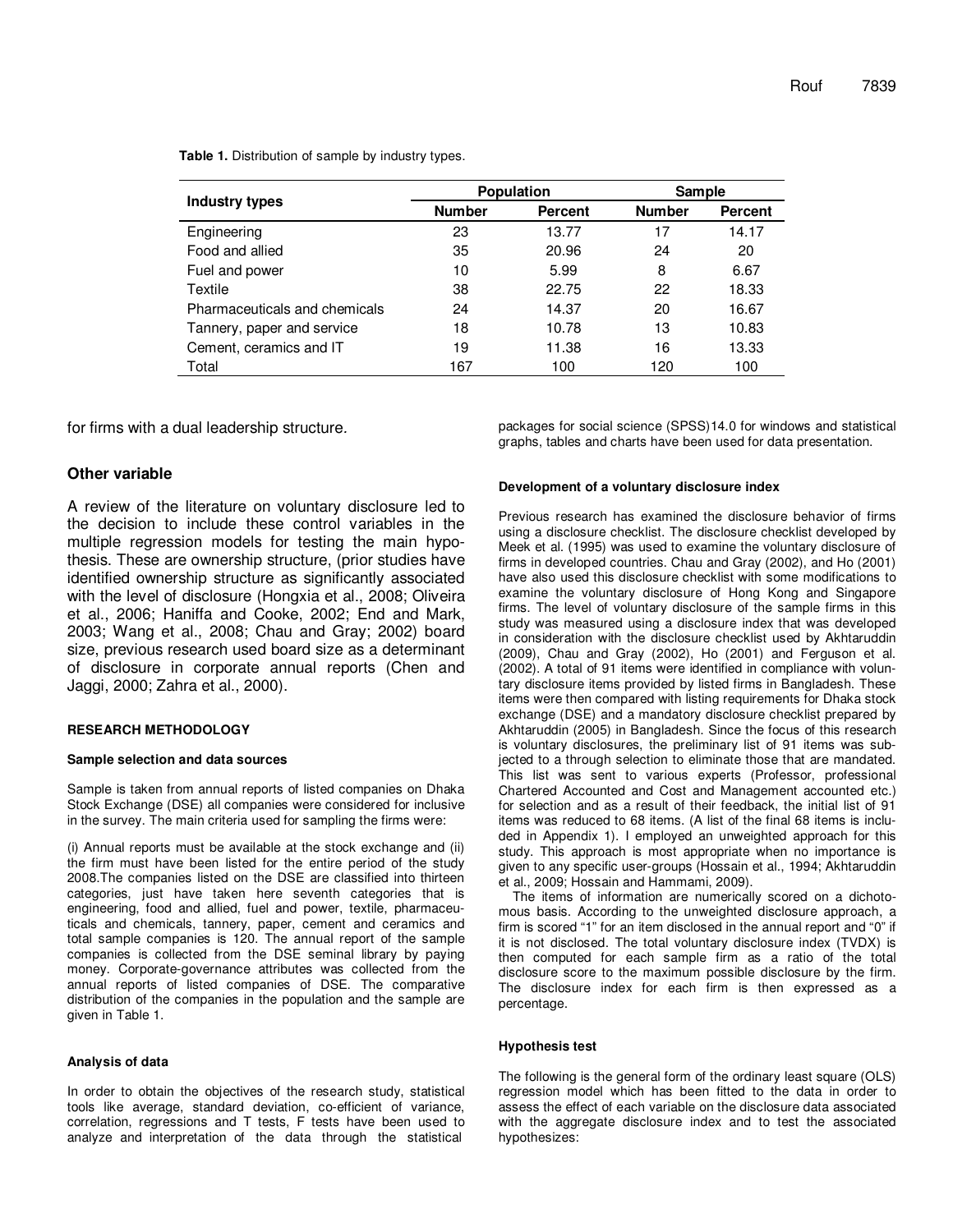**Table 2.** Voluntary disclosure level.

| Disclosure score (%) | No. of companies, $\{N = 120\ (%)\}$ |
|----------------------|--------------------------------------|
| $\epsilon = 20$      | 3(2.5)                               |
| 21 to 30             | 11(9.17)                             |
| 31 to 40             | 44 (36.67)                           |
| 41 to 50             | 24 (20)                              |
| 51 to 60             | 18(15)                               |
| 61 to 70             | 14 (11.67)                           |
| 71 to 80             | 4(3.33)                              |
| >80                  | 2(1.66)                              |

$$
\text{TVDE}_{i,j,t} = \sum_{t-1}^{Nij} Xij
$$

Where, TVDE = total voluntary disclosure score for  $i<sup>th</sup>$  firm at the

time t,

 $N_{ij}$  =  $i$ <sup>th</sup> item for  $j$ <sup>th</sup> firm.

 $t = year.$ 

TVDE =  $a + \beta_1$  TA+  $\beta_2$  TSE +  $\beta_3$  NPA +  $\beta_4$  PIND +  $\beta_5$  BAC +  $\beta_6$ BLS + β<sub>7</sub> PEOI + β<sub>8</sub> BSZE + ε

Expected sign  $(+)$   $(+)$   $(+)$   $(+)$   $(+)$   $(+)$   $(+)$   $(-)$   $(+)$ 

TVDE = Total voluntary disclosure score received from each company.

TA = Total assets of the firm.

 $TSE = Total sales of the firm.$ 

 $NPA = Net profit ability of the firm.$ 

PIND =Percentage of independent non-executive directors to directors on board.

BAC = Board audit committee, 1 for yes or 0 No.

BLS = Board leadership structure, 1 for duel or 0 non-dual.

PEOI =Percentage of equity owned by the insiders to all equity of the firm.

BSZE = Total number of member on each board.

 $a =$  total constant, and  $\varepsilon =$  the error term.

## **RESULT AND DISCUSSION**

The Table 2 shows the number and percentages of companies whose disclosure score is within the specified range. 2.5% companies disclose directors information less than of 20%; 36.67% companies disclosure in the range of (31 to 40)% and 20 and 15% companies disclose directors information in the range of (41 to 50)% and (61 to 70)% respectively. 1.66% companies disclose more than 80% director's information in the annual reports of listed companies of Bangladesh. On aggregate, the voluntary disclosure of director's information is medium.

## **Descriptive statistics**

\*PIND = Percentage of independent directors; BLS =

Board leadership structure;  $BSZE =$  Board size;  $BAC =$ Board audit committee; TA= Total assets; TSE= Total sales; PEOI = Percentage of equity owned by the insiders to all equity of the firm;  $NPA = Net$  profitability. Table 3 presents descriptive statistics for the sample firms. The results from the disclosure index indicate (TVD) that the level of average voluntary disclosure in the sample companies is 47.74% the highest score achieved by a firm is 72% and the lowest score is 18% with a standard deviation of 12.013%. So the firms are widely distributed with regard to voluntary disclosure. It is consistent with Haoosain and Hammami (2009) in Qatar (36.84%), Akhtaruddin et al. (2009) in Malaysia (53.20%) and Al-Shammari (2008) in Kuwait (46%).

The mean of the proportion of independent nonexecutive directors (PIND) to the directors on the board is 9.72% with standard deviation is 8.61%.The average board size (BSZE) is 6.68 with minimum and maximum sizes of 3 and 13 respectively. The average firm size is (Taka Bangladeshi) Tk.27020.80 lakh and Tk.18318.83 lakh respectively in terms of total assets (TA) and total sales (TSE). The average ownership structure is 21.71% with standard deviation is 19.76%. The statistics on the net profitability (NPA) indicate that a small portion of sample firms show negative returns.

## **Pearson correlation analysis**

Table 4 provides the Pearson product-moment correlation coefficients of the continuous explanatory variables as well as the dependent variable included in the survey. The result of Pearson product-moment correlation exposed that board leadership structure, board size, board audit committee, total assets are positively related with voluntary disclosure (P<0.01, two- tailed), but Percentage of equity owned by the insiders to all equity of the firm is negatively related with voluntary disclosure (P<0.01, twotailed). Percentage of independent directors is positively related with voluntary disclosure (P<0.05, two- tailed). Board audit committee is positively related with PIND and BLS at the level of (P<0.01, two- tailed). Total assets is positively related with BLS (P<0.01, two- tailed) and BSZE (P<0.05, two- tailed). Total Sales is also positively related with BSZE (P<0.01, two- tailed) and TA (P<0.05, two- tailed).

Percentage of equity owned by the insiders to all equity of the firm is negatively related with BLS, BAC, TA (P<0.01, two- tailed) and BSZE (P<0.05, two- tailed). Net profitability is positively related with BLS, BSZE and negatively related with PEOI at the level of (P<0.05, twotailed).

## **Multiple regression analysis**

Table 5 shows the results of the multiple regression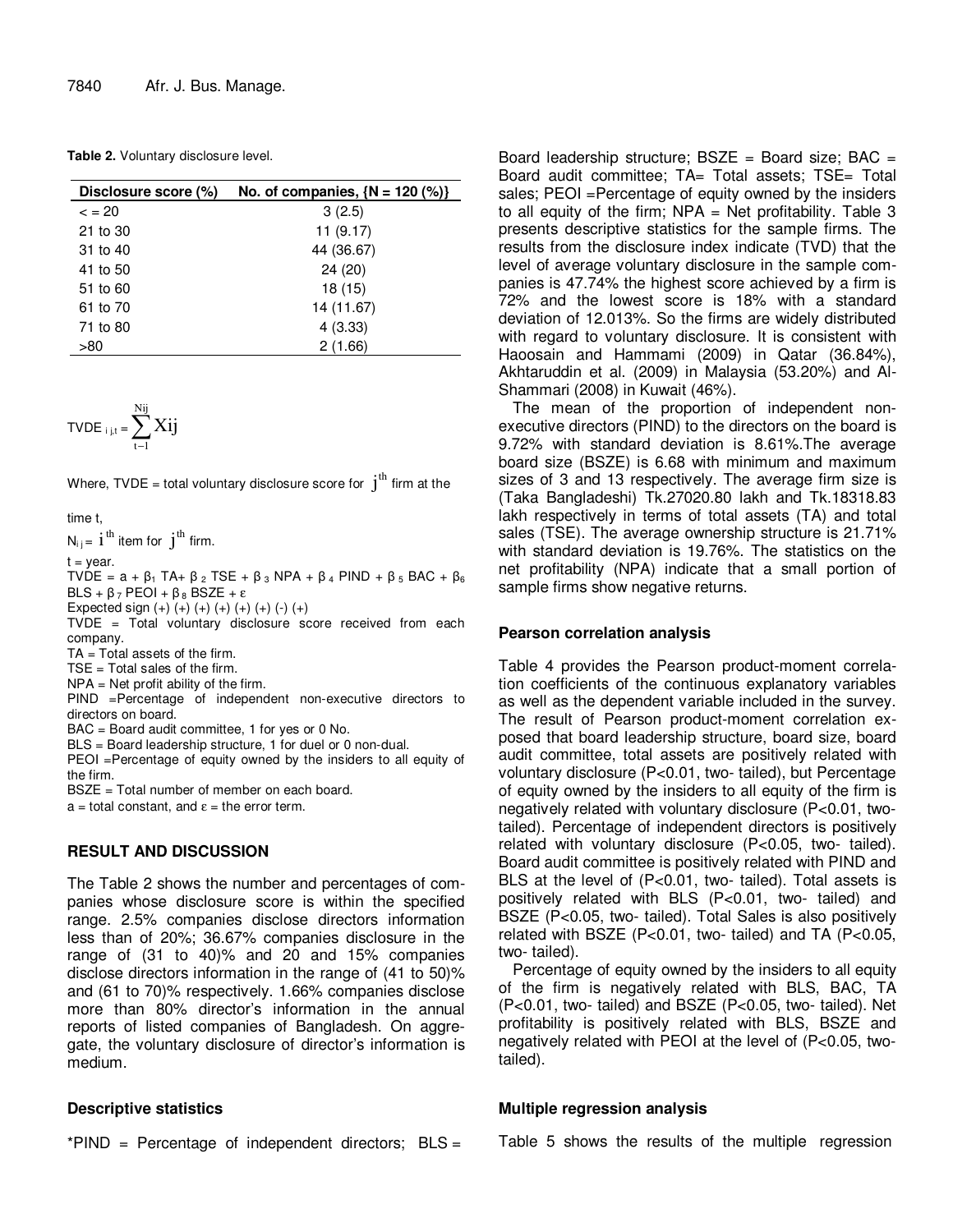| Variable    | Mean     | <b>Minimum</b> | <b>Maximum</b> | Std. deviation |
|-------------|----------|----------------|----------------|----------------|
| VDI         | 47.74    | 18             | 72             | 12.013         |
| <b>PIND</b> | 9.72     | 0              | 38             | 8.613          |
| <b>BLS</b>  | 0.71     | 0              |                | 0.456          |
| <b>BSZE</b> | 6.68     | 3              | 13             | 2.054          |
| <b>BAC</b>  | 0.68     | 0              |                | 0.470          |
| ТA          | 27020.80 | 56.95          | 378056.50      | 66374.16       |
| <b>TSE</b>  | 18318.83 | 0000           | 441016.71      | 58766.09       |
| <b>PEOI</b> | 21.71    | 0              | 66             | 19.76          |
| <b>NPA</b>  | $-1.14$  | $-258.96$      | 64.09          | 38.38          |

**Table 3**. Descriptive statistics for independent variables.

**Table 4.** Pearson correlation analysis results  $(N = 120)$ .

| <b>Variable</b> | <b>TVD</b> | <b>PIND</b> | <b>BLS</b> | <b>BSZE</b> | <b>BAC</b> | ΤA         | <b>TSE</b> | <b>PEOI</b> | <b>PA</b> |
|-----------------|------------|-------------|------------|-------------|------------|------------|------------|-------------|-----------|
| <b>PIND</b>     | $0.232*$   | 1.000       |            |             |            |            |            |             |           |
| <b>BLS</b>      | $0.482**$  | .225*       | 1.000      |             |            |            |            |             |           |
| <b>BSZE</b>     | $0.339**$  | 0.131       | $0.212*$   | 1.000       |            |            |            |             |           |
| <b>BAC</b>      | $0.468**$  | $0.399**$   | $0.319**$  | 0.094       | 1.000      |            |            |             |           |
| TA              | $0.352**$  | 0.043       | $0.205*$   | $0.295**$   | 0.197      | 1.000      |            |             |           |
| <b>TSE</b>      | 0.199      | 0.134       | 0.168      | $0.232*$    | 0.181      | $0.580**$  | 1.000      |             |           |
| <b>PEOI</b>     | $-0.718**$ | $-0.202$    | $-0.371**$ | $-0.248*$   | $-0.376**$ | $-0.281**$ | $-0.005$   | 1.000       |           |
| <b>NPA</b>      | 0.075      | 0.055       | $0.247*$   | $0.210*$    | 0.000      | 0.149      | 0.521      | $-0.258*$   | 1.000     |

\*\* Correlation is significant at the 0.01 level (2-tailed), \* Correlation is significant at the 0.05 level (2-tailed).

analysis in our study. Regression has been used in much previous research (Aktaruddin et al., 2009; Apostolos et al., 2009; Hossain and Hammami, 2009; HongxiaLi and Ainian, 2008; Lim et al., 2007; Barako et al., 2006; Da-Silva and Christensen, 2004; Gerald and Sidney, 2002; Owusa-Ansah, 1998; Wallace and Naser, 1995; Wallace et al., 1994). The table shows the association between voluntary disclosure index and experimental variables. The coefficient of coordination R-square, F ratio, beta coefficients for the regression model and summarized results of the dependent variable on the explanatory variables can be seen in the Table 5. The result indicates an R-square of 0.623, and an F value of 16.94, which is significant at the 0.000 levels. Both of these values suggest that a significant percentage of the variation in voluntary disclosure can be explained by the variations in the whole set of independent variables. If the independent variable PIND is one unit increased then this situation the dependent variable is decreased -0.016 with  $SE = 0.101$ , Bata t value =  $-0.214$  and significance at the 0.831. The result suggests that firms have a higher proportion of INDs disclose is not associates with voluntary information. This result is similar to that of Barako et al. (2006), End and Mak (2003), Ho (2001), Simon and Kar (2001), Ros and Terry (2000) and Forker (1992) who

reported a negative association between the board composition variable and the extent of voluntary disclosure.

The board audit committee is positively associated with company's voluntary disclosure practices. It is the important hypothesis of the extent of voluntary disclosure, with the coefficient of 0.155 significant at the 0.055 level (P<0.1, two-tailed). This result is similar to that of Ho (2001) who reported a positive significant relationship between the existence of an audit committee and the extent of voluntary disclosure by the Hong Kong listed companies. This result is also similar to Richard et al. (2008), Barako et al. (2006), Simon and Kar (2001), McKinnon and Dalimunthe (1993) and Forker (1992). The next corporate governance variable is board leadership structure. The regression coefficient for the variable is 0.209, which is positive and statistically significant at the 0.007 level (P<0.01, two-tailed). This provides support for hypothesis  $H_6$  that the extent of voluntary disclosure is positively related for firms with a dual leadership structure. This result is similar with Forker (1992). This is consistent with Barako et al. (2006). With regard to corporate characteristics variables, this study suggest that firms that are larger in size in respect to total assets. The hypothesis of the variable: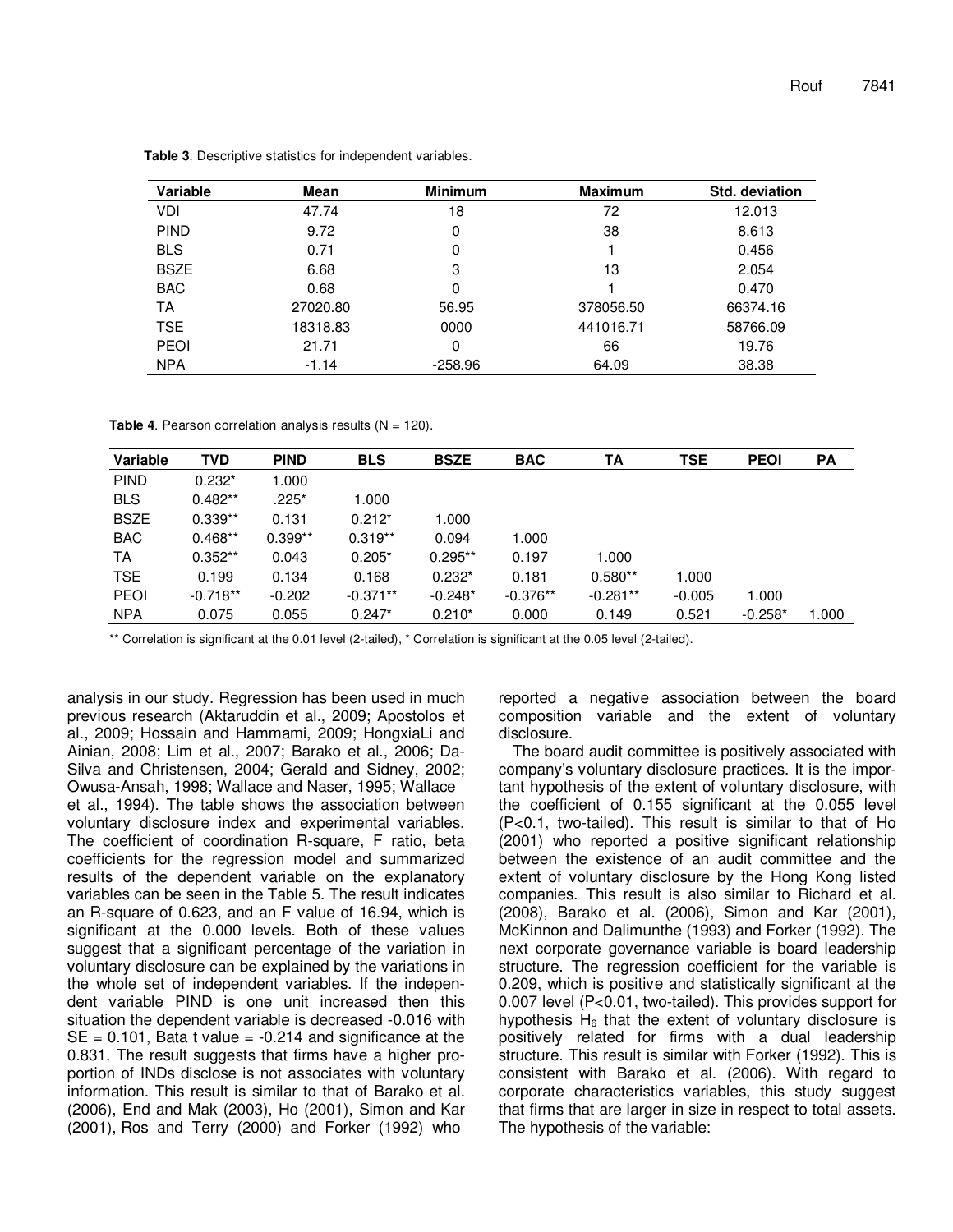| <b>Variables</b> | <b>Coefficient</b> | <b>Standard error</b> | <b>Bata t value</b> | <b>Significance</b> |
|------------------|--------------------|-----------------------|---------------------|---------------------|
| <b>PIND</b>      | $-0.016$           | 0.101                 | $-0.214$            | 0.831               |
| <b>BLS</b>       | 0.209              | 1.962                 | 2.756               | $0.007***$          |
| <b>BSZE</b>      | 0.137              | 0.419                 | 1.867               | $0.065*$            |
| <b>BAC</b>       | 0.155              | 1.994                 | 1.947               | $0.055*$            |
| TA               | 0.057              | 0.000                 | 0.628               | 0.532               |
| <b>TSE</b>       | 0.087              | 0.000                 | 0.986               | 0.327               |
| <b>PEOI</b>      | $-0.576$           | 0.049                 | -7.068              | $0.000***$          |
| <b>NPA</b>       | $-0.167$           | 0.022                 | $-2.288$            | $0.025**$           |

**Table 5**. Multiple regression results  $(N = 120)$ .

R Square =  $0.623$ ; Adjusted R squire =  $0.586$ , F value =  $16.94$ ; F significance =  $0.000$ , \* P<0.1, two-tailed, \*\* P<0.05, two-tailed, \*\*\* P<0.01, two-tailed. PIND = Percentage of Independent Directors; BLS = Board leadership structure; BSZE = Board Size; BAC = Board audit committee; TA = Total assets; TSE = Total sales; PEOI = Percentage of equity owned by the insiders to all equity of the firm; NPA = Net profitability.

 $H<sub>7</sub>$ : The extent of voluntary disclosures is positively associated with the total assets.

The regression results for firm size by total assets are insignificant which is similar with Chow and Wong (1987). This is significant with Hossain and Mitra (2004) and Hossain and Hammami, (2009). With regard to another corporate characteristics variable, this study suggests that are larger in size in respect to total sales. The hypothesis of the variable:

 $H_8$ : The extent of voluntary disclosures is positively associated with the sales turnover.

The regression result for nature of the firm is insignificant which opposite with Bruce and Merridee (2006). The significant corporate governance attribute is net profitability. The regression coefficient for the variable is -0.167 with  $SE = 0.022$ , Bata t value = -2.288 and significance at the 0.025 (P<0.05, two-tailed). The result suggests that the extent of voluntary disclosure is not positively associated with the profitability of the firm. This result is similar to that of Hossain and Hammami (2009), Kusumawati (2006), and Leventis and Weetman, (2004).

#### **Conclusions**

This research is an extension of previous research where a set of corporate characteristics, governance attributes is considered to examine their association with the level of voluntary disclosure. The objective of this study was to examine corporate characteristics, governance attributes and their influence on voluntary disclosure. In particular, the study aimed to determine which of these factors were significantly related to increased voluntary disclosure. The study used the disclosure index to measure voluntary disclosure on a sample of 120 listed non financial companies of Bangladesh. The third hypothesis of the

study was the extent of voluntary disclosures is positively associated with the profitability of the firm. But finding of my result suggests that the extent of voluntary disclosure is not positively associated with the profitability of the firm. The result of the study shows that it is negatively related to proportion of independent non-executive directors and the extent of voluntary disclosure is positively related for firms with a dual leadership structure. The findings of this research support it more that higher number of directors on a board is higher voluntary disclosure and the level of voluntary disclosure is associated positively for firms that have an audit committee. There are a number of limitations of this study as well.

First limitation of the study is used only non-financial companies as a sample. So, the results may not extend across all companies in Bangladesh. Secondly, the researchers' constructed disclosure index has been used in the study. The index is very sensitive and can affect the results if the selected items of information improperly. Future research on voluntary disclosure should seek to take into account all listed companies under non-financial group. Additionally, studying the same research issues found here but in a different industry sector would be an interesting extension of this study. This may disclose interesting results in terms of variations within the industrial sectors.

#### **REFERENCES**

- Ahmed K, John KC (1999). Associations between Corporate Characteristics and Disclosure Levels in Annual Reports: A Meta-Analysis. Br. Account. Rev., 31: 35-61
- Adams CA, Hill W, Roberts CB (1998) Corporate Social Reporting Practices in Western Europe: Legitimating Corporate Behavior. Br. Account. Rev., 30: 1-21
- Alsaeed K (2006). The association between firm-specific characteristics and disclosure. Saudi Arabia Manage. Audit. J., 21(5): 476 – 496
- Apostolos KA, Konstantinos AN (2009). Voluntary accounting disclosure and corporate governance: evidence from Greek listed firms. Int. J. Account. Finance, 1(4): 395 - 414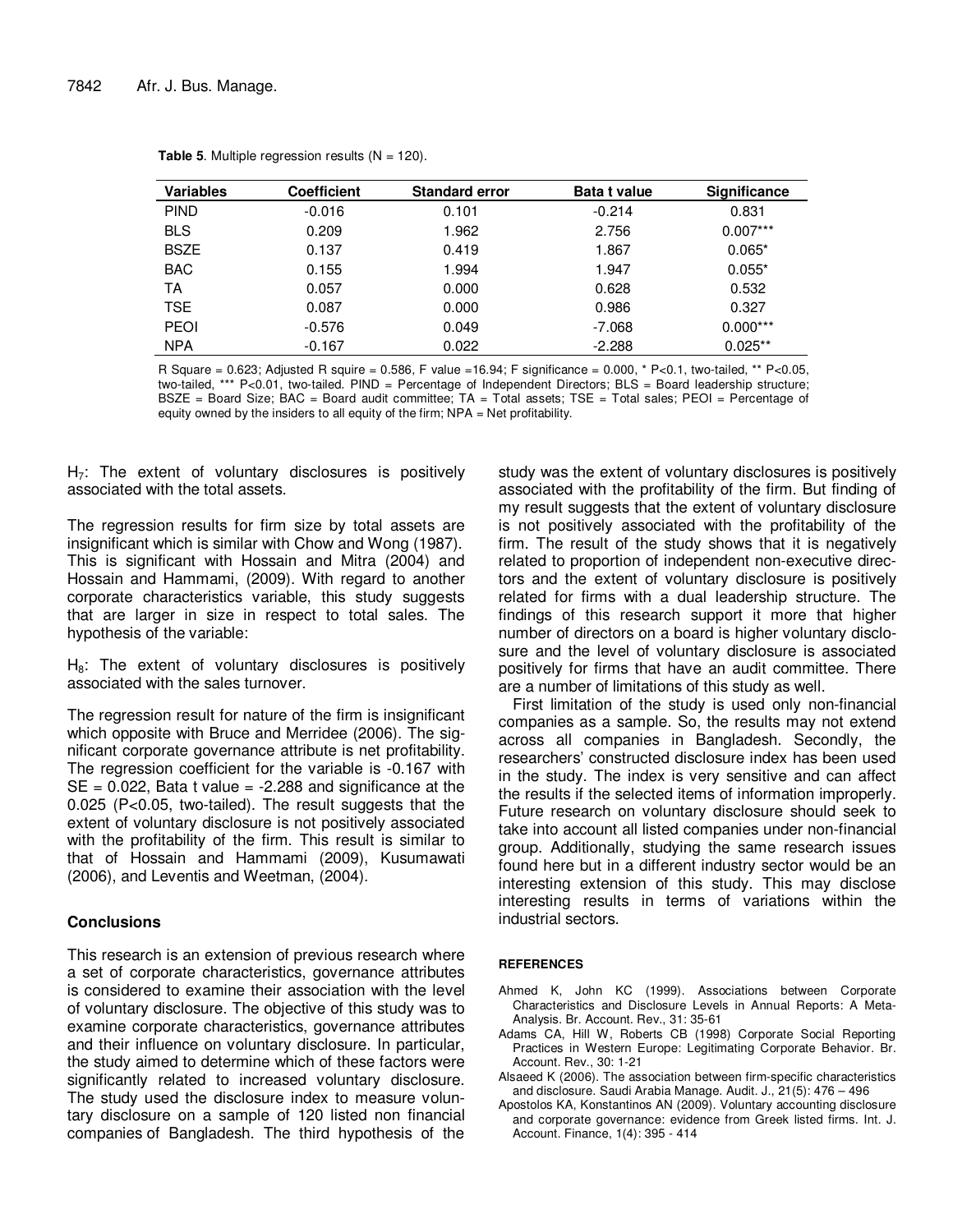- Aripin N, Tower G, Taylor G (2008). The determinants of financial ratio disclosures and quality: Australian evidence. Accounting and Finance Association of Australia and New Zealand (AFAANZ). Annual Conference Sydney, Australia 6-8 July.
- Akhtaruddin M (2005).Corporate mandatory disclosure practices in Bangladesh. Int. J. Account., 40: 399-422
- Akhtaruddin M, Hossain MA, Hossain M, Yao Lee (2009). Corporate Governance and Voluntary Disclosure in Corporate Annual Reports of Malaysian Listed Firms. J. Appl. Manage. Account. Res., 7(1).
- Barako DG, Hancock P, Izan HY (2006). Factors influencing voluntary corporate disclosure by Kenyan companies, Corporate Governance. Int. Rev., 14 (2): 107-125.
- Bradbury ME (1992). Voluntary disclosure of financial segment data: New Zealand evidence. Account. Financ., 32: 15-26
- Bujaki M (2002). Corporate governance: Factors Influencing Voluntary Disclosure by Publicly Traded Canadian Firms. Can. Account. Perspect., 1: 105-139.
- Chau GK, Gray SJ (2002). Ownership structure and corporate voluntary disclosure in Hong Kong and Singapore. Int. J. Account., 37:247-265
- Chen CJP, Aggi B (2000). Association between independent nonexecutive directors, family control and financial disclosures in Hong Kong. J. Account. Publ. Pol., 19(4-5): 285-310.
- Cheng C (2006). Board composition, regulatory regime and voluntary disclosure. Int. J. Account., 41 (3): 262-289.
- Da-Silva WM, Christensen TE (2004). Determinants of Voluntary Disclosure of Financial Information on the Internet by Brazilian Firms, Social Science Research Network.
- Dulacha GB (2007).Determinants of voluntary disclosure in Kenyan companies annual reports. Afr. J. Bus. Manage., 1(5): 113-128.
- Eng LL, Mak YT (2003). Corporate governance and voluntary disclosure. J. Account. Publ. Pol., 22 (4): 325-345.
- Forker JJ (1992). Corporate governance and disclosure quality. Account. Bus. Res., 22(86): 111-124
- Gerald KC, Sidney JG (2002). Ownership structure and corporate voluntary disclosure in Hong Kong and Singapore. Int. J. Account., 37(2): 247-265
- Haniffa RM, Cooke TE (2002). Culture, corporate governance and disclosure in Malaysian Corporations. Abacus, 38 (3): 317-349
- Ho W (2001). A study of corporate disclosure practices and effectiveness in Hong Kong. J. Int. Financ. Manage. Account., 12(1): 75-101.
- Hossain M, Islam K, Andrew J (2006).Corporate Social and Environmental Disclosure in Developing Countries: Evidence from Bangladesh, Http://ro.uow.edu.au/ commpapers /179
- Hossain M, Perera MHB, Rahman AR (1995). Voluntary disclosure in the annual reports of New Zealand companies. J. Int. Financ. Manage. Account., 6: 69-87.
- Hossain M, Hammami H (2009). Voluntary disclosure in the annual reports of an emerging country: The case of Qatar. Adv. Int. Account., 17: 227-250
- Hongxia LI, Ainian QI (2008).Impact of Corporate Governance on Voluntary Disclosure in Chiness Listed Companies. Corp. Ownership Control, 5(2).
- Karim AKMW (1996).The association between corporate attributes and the extent of corporate disclosure. J. Bus. Stud., Univ. Dhaka, 17(2), 89-124
- Kusumawati DN (2006) Profitability and Corporate Governance Disclosure: An Indoneian Study. Simposium Nasional Akuntansi-9 Padahg, 23-26 Agustus, K-INT-14: 1-19
- Leventis S, Weetman P (2004).Voluntary Disclosures In An Emerging Capital Market: Some Evidence From The Athens Stock Exchange. Adv. Int. Account., 17: 227-250
- Lim S, Matolcsy Z, Chow D (2007) Association between Board Composition and Different Types of Voluntary Disclosure. Eur. Account. Rev., Forthcoming, July 12.
- McKinnon JL, Dalimunthe L (2009). Voluntary disclosure of segment information by Australian diversified companies. Account. Finance, 33(1): 33-50
- Myburg JE(2001).The Informativeness of Voluntary Disclosure in the Annual Reports of Listed Industrial Companies in South Africa.
- New D, Warsame H, Pedwell K (1998). Managing Public Impressions: Environmental Disclosures in Annual Reports. Account. Organ. Soc., 23(3): 265-282
- Obeua SP (2009). Audit committee characteristics and earlier voluntary ethics disclosure among fraud and no-fraud firms. Int. J. Disclosure Gov., 6: 284-297
- Patelli L, Prencipe A (2007). The relationship between voluntary disclosure and independent directors in the presence of a dominant shareholder. Eur. Account. Rev., 16 (1): 5-33
- Pettigrew A, McNulty T (1995). Power and influence in and around the boardroom. Hum. Relat., 48 (8): 845-873
- Rosario M, Flora M (2005).Corporate Characteristics, Governance Rules and the Extent of Voluntary Disclosure in Spain. Adv. Account., 21: 299-331
- Richard P, Null JL, Roszaini H (2008). Intellectual Capital Disclosure and Corporate Governance Structure in UK firms. Bus. Res., 38(2): 137-159
- Samir M, James EG, Fornaro M (2003). An Empirical Investigation of Corporate Voluntary Disclosure of Management's Responsibilities for Financial Reporting, Lubin School of Business Faculty Working Papers, Pace University.
- Simon SMH, Kar SW (2001). A study of the relationship between corporate governance structures and the extent of voluntary disclosure. J. Int. Account. Audit. Taxat., 10(2): 139-156
- Watson A, Shrives P, Marston C (2002).Voluntary Disclosure Of Accounting Ratios In The Uk, Br. Account. Rev., 34(4): 289-313
- Wallace RSO, Naser K, Mora A (1994). The relationship between the comprehensiveness of corporate annual reports and firm specific characteristics in Spain. Account. Bus. Res., 25 (97): 41-53
- Wallace RSO, Naser K (1995). Firm-specific determinants of the comprehensiveness of mandatory disclosure in the corporate annual reports of firms listed on the stock exchanges of Hong Kon. J. Account. Publ. Pol., 14(2): 311-368.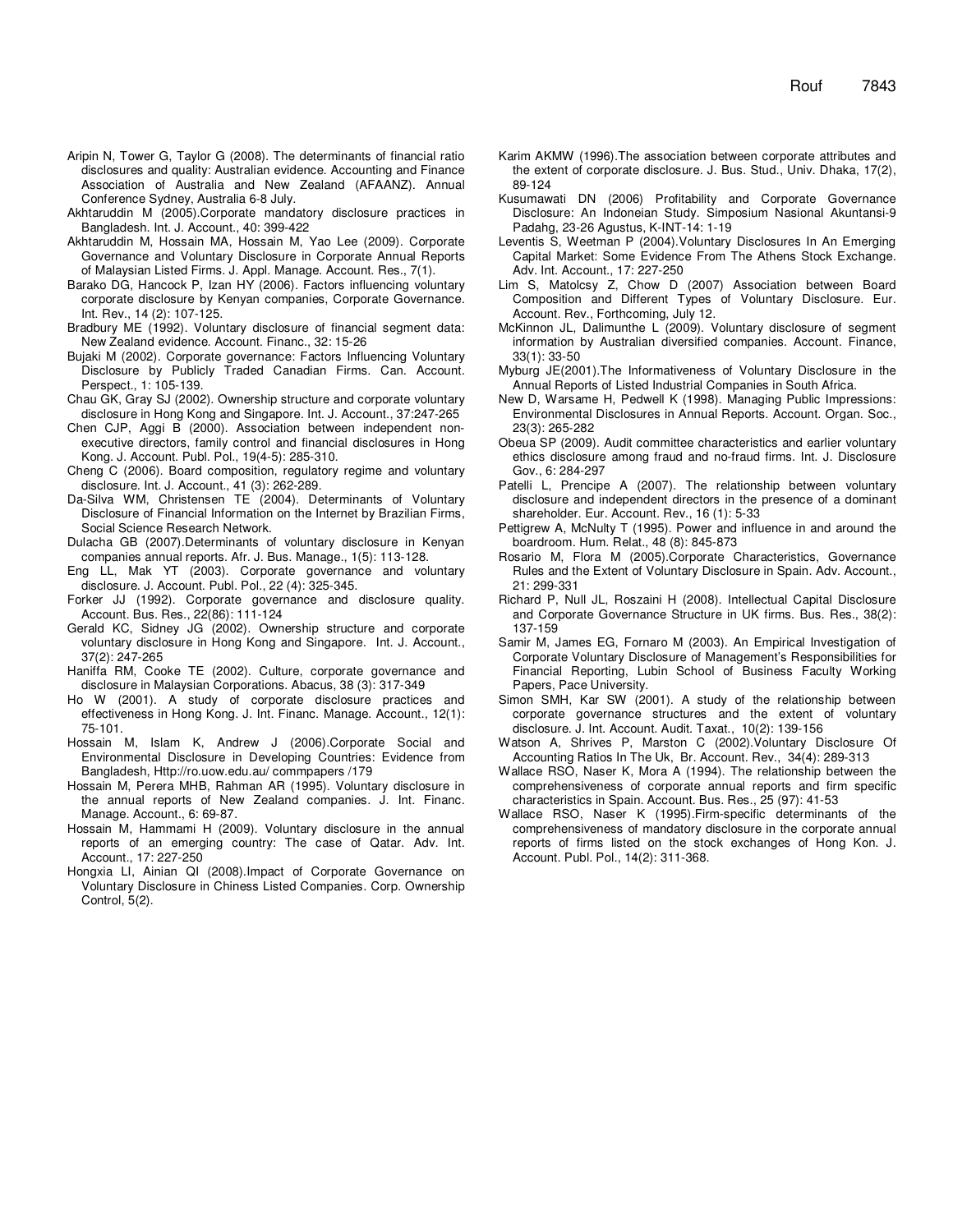## **APPENDIX**

#### **Appendix 1**

Voluntary disclosure check list in Annual Reports of Bangladesh

#### **General corporate information**

- 1. Company's mission statement.
- 2. Brief history of the company.
- 3. Corporate structure/chart.
- 4. Description of major goods/services produced.
- 5. Stock exchanges on which shares are held.

## **Corporate strategic information**

1. Statement of corporate strategy and objectives – general.

2. Statement of corporate strategy and objectives – financial.

3. Statement of corporate strategy and objectives – marketing.

- 4. Statement of corporate strategy and objectives –social.
- 5. Impact of strategy on current performance.

## **Corporate governance/directors information**

- 1. Name of principal shareholders.
- 2. List of directors.
- 3. Shares held by directors of the company.
- 4. Meeting held and Attendance.
- 5. Educational qualifications of the directors.
- 6. Experience of the directors.
- 7. Position or office held by executive directors.
- 8. Other directorship held by executive directors.
- 9. Remuneration of the directors.

## **Financial information**

- 1. Amount and sources of revenue.
- 2. Sources of raw materials.
- 3. Dividend payout policy.
- 4. Retained earnings.
- 5. Unit selling price.
- 6. Growth in units sold.
- 7. Foreign currency information.
- 8. Intangible assets break-down.

9. Policies regarding the amortization of intangible assets.

# **Financial review information**

1. Liquidity ratios.

- 2. Debt / equity ratio.
- 3. Return on capital employed.
- 4. Return on shareholders' equity.
- 5. Net tangible assets per share.
- 6. Dividend per ordinary share for the period.
- 7. Effects of inflation on future operations- qualitative.
- 8. Effects of interest rates on results.

#### **Foreign currency information**

1. Effects of foreign currency fluctuations on future operation-qualitative.

2. Effects of foreign currency fluctuations on current results-qualitative.

## **Segmental information**

- 1. Competitor analysis- quantitative.
- 2. Competitor analysis- qualitative.
- 3. Market share analysis- quantitative.
- 4. Market share analysis- qualitative.

## **Employee information**

- 1. Total number of employees for the company.
- 2. Average compensation per employee costs.
- 3. Category of employees by sex.
- 4. Number of employees trained.
- 5. Welfare information.
- 6. Policy on employee training.
- 7. Data on accidents.

## **Research and development information**

- 1. Description of Research and development projects.
- 2. Corporate policy on Research and development.

## **Future forecast information**

- 1. Market share forecast.
- 2. Future cash flow forecast.
- 3. Sales forecast.
- 4. Profit forecast.
- 5. Compared former earnings forecast date.
- 6. Compared former sales forecast date.
- 7. Capital expenditure and R and D expenditure forecast.

## **Share price information**

- 1. Sales amount changes and explanations.
- 2. Operating income changes and explanations.
- 3. Gross profit changes and explanations.
- 4. Accounts receivables changes and explanations.